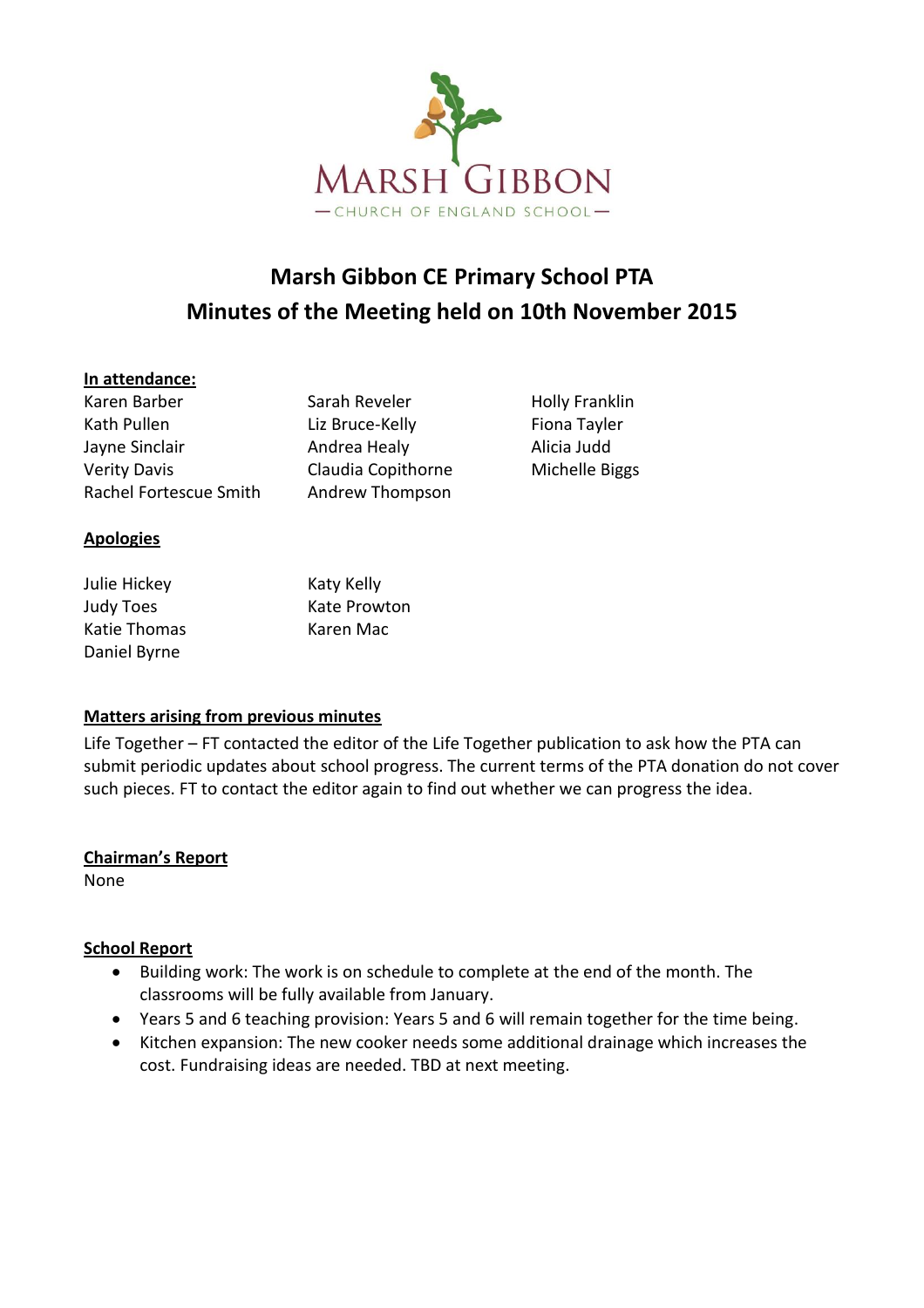## **Treasurer's Report**

- **Money matters**: We have £10,500 in the account.
- **Refund**: We may get a refund from the hire of the village hall following the ball. LBK to send hall bookings secretary contact details to Treasurer.
- **Christmas Fair**. Treasurer needs details of the Christmas Fair float by Friday 20<sup>th</sup>.
- **Easy Fundraising**: Black Friday offers. VD to request a parentmail to let parents know and embed the Easy Fundraising page on the school website.

## **PTA Events:**

#### **Income from fundraising**

- $\bullet$  Film Night £62.50
- Masquerade ball raised £790.00

#### **2015 to 2016 Programme of events:**

Please send potential fundraising ideas to Andrea Healy.

- **Mufti Day**: 20<sup>th</sup> November. To get items for Christmas Fair.
- **Christmas Fayre:** 27<sup>th</sup> November.
	- o Still need Santa. VD to ask her dad if Peter Ferens is unable to do it.
	- $\circ$  Confirm with Miss Smith if she can be the elf.
	- o Confirm that each class can put trees up on the day of the fair.
	- o RFS to liaise with Alex regarding a tree for the hall.
	- o PTA to set up after lunch.
	- o Need to ensure that people enter school through the dragon classroom and that adequate lighting is provided.
- **School disco:** Spring term date TBD
- **Film nights:** TBD. Combined classes.
- **Pig Roast:** Not discussed.

#### **Other fundraisers:**

- **School Cookbook**  90+ recipes. We discussed pictures and decided that a selection of pictures will be used in the book to keep cost down but all the pictures would go onto a poster for the Christmas fair. Costings may be slightly more than originally anticipated. Prices TBD.
- **Clothes recycling -** Samaritans take over from Rag Bag.

#### **PTA business:**

 KP advised that the person who made an electric game for the school has requested that it be used at future fundraising events. To be looked for.

## **AOB**

 **Parking**: Andrew Thompson has spoken to county highways. The painted lines have been inspected and need repainting. We are able to use cones as long as they don't resemble police cones. We are advised to get children involved (with high visibility jackets). AT to discuss travel action plan with Peter Ferens and KK.